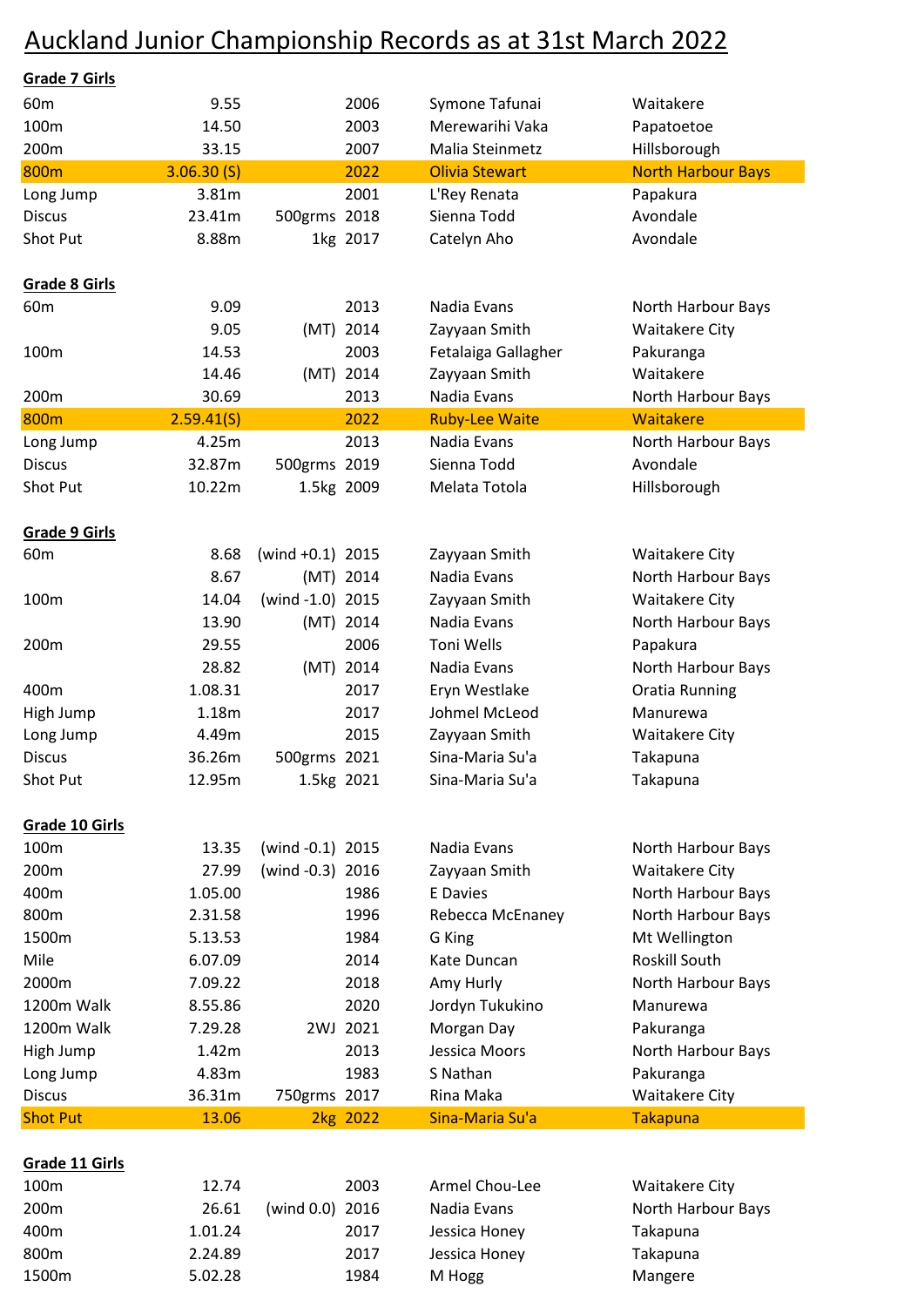| Mile            | 5.42.36  |                  | 2014     | <b>Frances Good</b>            | Waiuku                        |
|-----------------|----------|------------------|----------|--------------------------------|-------------------------------|
| 2000m           | 7.02.85  |                  | 2003     | Kahurangi Watene               | Papakura                      |
| 1200m Walk      | 6.36.93  |                  | 2022     | <b>Morgan Day</b>              | Pakuranga                     |
| High Jump       | 1.51m    |                  | 1987     | C Faithfill                    | Roskill South                 |
| Long Jump       | 5.06m    | (wind -1.4) 2017 |          | Zayyaan Smith                  | <b>Waitakere City</b>         |
| <b>Discus</b>   | 41.42m   | 750grms 2018     |          | Suzannah Kennelly              | Papatoetoe                    |
| Shot Put        | 14.17m   |                  | 2kg 2018 | Suzannah Kennelly              | Papatoetoe                    |
| Grade 12 Girls  |          |                  |          |                                |                               |
| 80m Hurdles     | 11.90    |                  | 1993     | Dorothy Nacewa                 | Pakuranga                     |
| 100m            | 12.62    |                  | 1985     | T Pai                          | Papatoetoe                    |
| 200m            | 26.38    | (wind $-0.1$ )   | 2019     | Talia van Rooyen               | North Harbour Bays            |
| 400m            | 59.88    |                  | 2004     | Shani Wells                    | Papakura                      |
| 800m            | 2.19.20  |                  | 2022     | <b>Scarlett Gwin</b>           | <b>Waitakere City</b>         |
| 1500m           | 4.51.40  |                  | 2021     | Imogen Barlow                  | Pakuranga                     |
| Mile            | 5.42.42  |                  | 2014     | Natalia Lunny                  | <b>Waitakere City</b>         |
| 2000m           | 7.04.65  |                  | 2004     | Casey Mitchell                 | Pukekohe                      |
| 3000m           | 10.45.89 |                  | 2020     | Imogen Barlow                  | Pakuranga                     |
| 1200m Walk      | 7.35.06  |                  | 2014     | Savannah Scheen                | North Harbour Bays            |
| 1200m Walk      | 7.10.47  |                  | 2WJ 2021 | Yandri Fourie                  | Pakuranga                     |
| High Jump       | 1.62m    |                  | 1981     | <b>B</b> Lotu-Liga             | Mangere                       |
| Long Jump       | 5.22m    |                  | 1985     | Andrea Miller                  | Pakuranga                     |
| <b>Discus</b>   | 44.85m   | 750grms 2019     |          | Suzannah Kennelly              | Papatoetoe                    |
| Shot Put        | 12.01m   |                  | 3kg 2019 | Suzannah Kennelly              | Papatoetoe                    |
| Grade 13 Girls  |          |                  |          |                                |                               |
| 80m Hurdles     | 12.07    |                  | 2003     | Sarah Saddleton                | Waiuku                        |
| 100m            | 12.44    | (wind 0.00) 2020 |          | Talia Van Rooyen               | North Harbour Bays            |
| 200m            | 25.84    | (wind -0.4) 2019 |          | Zayyaan Smith                  | <b>Waitakere City</b>         |
| 400m            | 59.04    |                  | 1984     | M Conway                       | <b>Auckland Athletic Club</b> |
| 800m            | 2.19.38  |                  | 1984     | A Tai                          | Takapuna                      |
| 1500m           | 4.44.30  |                  | 2006     | Esther Keown                   | Roskill South                 |
| Mile            | 5.27.97  |                  | 2014     | Julia Giurgiu                  | Takapuna                      |
| 2000m           | 7.12.36  |                  | 2003     | Maria Melchers                 | Pukekohe                      |
| 3000m           | 10:17.6  |                  | 2022     | <b>Imogen Barlow</b>           | Pakuranga                     |
| 1600m walk      | 8.39.76  |                  | 2009     | Rachael Martin                 | Pakuranga                     |
| High Jump       | 1.66m    |                  | 1982     | <b>B</b> Lotu-Liga             | Mangere                       |
| Long Jump       | 5.51m    |                  | 1983     | C Turnbull                     | Takapuna                      |
| <b>Discus</b>   | 44.11    |                  | 1kg 2022 | <b>Karmen-Elizabeth Maritz</b> | <b>North Harbour Bays</b>     |
| <b>Shot Put</b> | 13.79    |                  | 3kg 2022 | Karmen-Elizabeth Maritz        | <b>North Harbour Bays</b>     |

## **Grade 14 Girls**

| 80 <sub>m</sub> Hurdles | 12.25    |                     | 2010     | <b>Madison Gipson</b> | North Harbour Bays    |
|-------------------------|----------|---------------------|----------|-----------------------|-----------------------|
| 100 <sub>m</sub>        | 12.11    | (wind $+1.6$ ) 2020 |          | Marielle Venida       | Pakuranga             |
| 200 <sub>m</sub>        | 24.95    |                     | 2000     | Louise Jones          | Papakura              |
| 400 <sub>m</sub>        | 56.33    |                     | 2000     | Louise Jones          | Papakura              |
| 800 <sub>m</sub>        | 2.16.09  |                     | 2000     | Elizabeth Orchard     | <b>Roskill South</b>  |
| 1500m                   | 4.44.50  |                     | 1996     | Kimberley Smith       | Papakura              |
| Mile                    | 5.21.05  |                     | 2014     | Laura Watkinson       | Pt Chevalier          |
| 3000m                   | 10.29.43 |                     | 2020     | Sophie Robb           | Papakura              |
| 3000m                   | 10.23.98 |                     | HT 2018  | Joanna Poland         | Oratia                |
| 2000m Walk              | 11.09.20 |                     | 2009     | Sara-Amy Drummond     | Pakuranga             |
| High Jump               | 1.73m    |                     | 2006     | Elizabeth Lamb        | <b>Waitakere City</b> |
| Long Jump               | 5.67m    |                     | 2010     | Paige Harwood         | Pakuranga             |
| <b>Discus</b>           | 46.52m   |                     | 1kg 2010 | Merewarihi Vaka       | Papatoetoe            |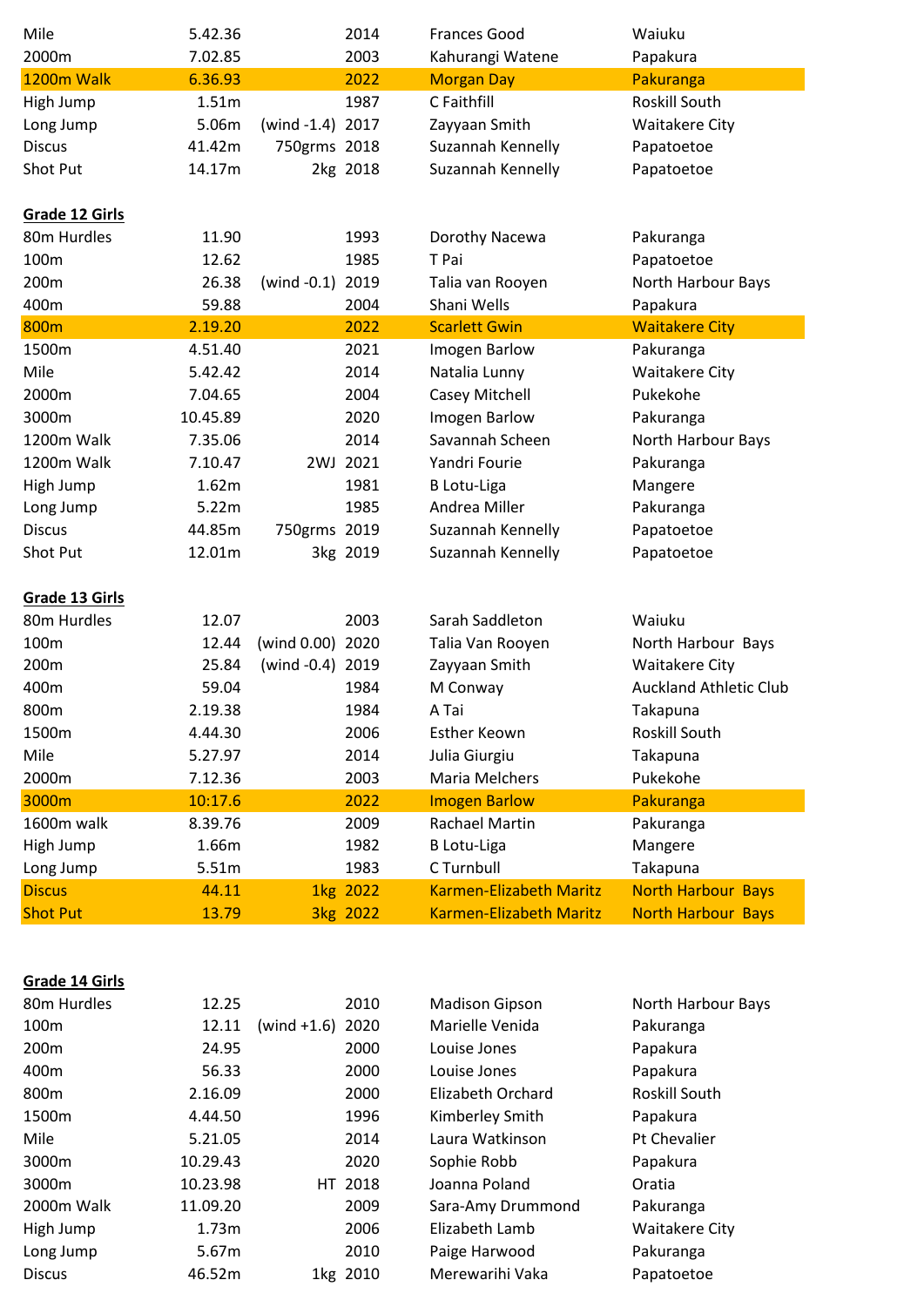| <b>Shot Put</b>           | 14.23                |                     | 3kg 2022             | <b>Kate Hallie</b>                    | <b>Takapuna</b>                 |
|---------------------------|----------------------|---------------------|----------------------|---------------------------------------|---------------------------------|
|                           |                      |                     |                      |                                       |                                 |
| Grade 7 Boys              |                      |                     |                      |                                       |                                 |
| 60 <sub>m</sub>           | 9.16                 | (wind $+1.9$ ) 2015 |                      | Wilhelm Wolfgramm                     | Papatoetoe                      |
| 100m                      | 14.80                |                     | 2008                 | Valynce Te Whare                      | Papatoetoe                      |
| 200m                      | 31.75                |                     | 2015                 | Wilhelm Wolfgramm                     | Papatoetoe                      |
| Long Jump                 | 3.97m                |                     | 1993                 | Fraser Strachan                       | Three Kings Roskill             |
| <b>Discus</b>             | 23.99m               | 500grms 2012        |                      | Joshua Te Pai                         | Papakura                        |
| Shot Put                  | 10.39m               |                     | 1kg 2016             | <b>Troy Maka</b>                      | <b>Waitakere City</b>           |
| Grade 8 Boys              |                      |                     |                      |                                       |                                 |
| 60 <sub>m</sub>           | 8.87                 |                     | 2016                 | Stipe Ukich                           | <b>Waitakere City</b>           |
| 100m                      | 14.37                |                     | 2003                 | Ngataua Hukatai                       | Papatoetoe                      |
| 100m                      | 14.37                |                     | 2011                 | Tommy Te Puni                         | North Harbour Bays              |
| 200m                      | 29.88                |                     | 2006                 | Ryan Rust                             | Riverhead                       |
| Long Jump                 | 4.40m                |                     | 1994                 | Fraser Strachan                       | <b>Roskill South</b>            |
| <b>Discus</b>             | 30.53m               | 500grms 2014        |                      | Leon Richard                          | Papakura                        |
| Shot Put                  | 11.41m               | 1.5kg 2015          |                      | Julius Halafonua                      | Takapuna                        |
| <b>Grade 9 Boys</b>       |                      |                     |                      |                                       |                                 |
| 60 <sub>m</sub>           | 8.54                 |                     | 2000                 | Cyprian Ale                           | Rosill South                    |
| 100m                      | 13.34                |                     | 2003                 | Jason Uaine                           | Manurewa                        |
| 200m                      | 28.46                | $(wind +1.7)$       | 2019                 | <b>Matthew Fleming</b>                | North Harbour Bays              |
| 400m                      | 1.07.13              |                     | 2017                 | <b>Travis Findlay</b>                 | Takapuna                        |
| 800m                      | 2.41.83              |                     | 2022                 | <b>Noah Roodt</b>                     | Waitakere                       |
| High Jump                 | 1.32m                |                     | 2017                 | Stipe Ukich                           | Waitakere                       |
| Long Jump                 | 4.61m                |                     | 1982                 | M Fahrensohn                          | Glendene                        |
| <b>Discus</b>             | 36.75m               | 500grms 2014        |                      | Keano Kini                            | North Harbour Bays              |
| Shot Put                  | 12.71m               | 1.5kg 2018          |                      | <b>Troy Maka</b>                      | <b>WETA</b>                     |
| Grade 10 Boys             |                      |                     |                      |                                       |                                 |
| 100m                      | 13.52                |                     | 2007                 | Henry Boyhan                          | Papakura                        |
| 100m                      | 13.52                | $(wind +1.2)$       | 2020                 | <b>Matthew Fleming</b>                | Pakuranga                       |
| 200m                      | 27.55                |                     | 2007                 | Henry Boyhan                          |                                 |
| 400m                      | 1.02.84              |                     | 1999                 |                                       | Papakura                        |
| 800m                      | 2.24.59              |                     | 1984                 | Raymond Cullen<br><b>Shane Newman</b> | Papakura                        |
| 1500m                     |                      |                     |                      | David Lee                             | Takapuna                        |
|                           | 4.46.39              |                     | 2007                 |                                       | Pakuranga                       |
| Mile<br>2000m             | 5.50.87<br>6.48.79   |                     | 2014<br>2007         | <b>Oscar Millington</b><br>David Lee  | Pukekohe                        |
|                           |                      |                     |                      |                                       | Pakuranga<br>Pukekohe           |
| 3000m                     | 11.06.60<br>11.06.60 |                     | 1st 2004<br>2nd 2004 | Zachary Ogle<br>Alan Rathburn         |                                 |
|                           |                      |                     |                      |                                       | Pakuranga                       |
| 1200m Walk                | 6.47.34<br>1.52m     |                     | 2020<br>2014         | Harrison Day                          | Pakuranga                       |
| High Jump                 | 5.07m                |                     | 2012                 | Jayden Williamson                     | North Harbour Bays<br>Waitakere |
| Long Jump                 |                      |                     |                      | Mogammad Smith                        | <b>WETA</b>                     |
| <b>Discus</b><br>Shot Put | 36.39m<br>13.70m     | 750grms 2019        | 2kg 2016             | <b>Troy Maka</b><br>Percy Maka        | Waitakere                       |
|                           |                      |                     |                      |                                       |                                 |
| Grade 11 Boys             |                      |                     |                      |                                       |                                 |
| 100m                      | 12.42                |                     | 2005                 | Joshua Cocker-Valu                    | Roskill South                   |
| 200m                      | 25.80                |                     | 2005                 | Joshua Cocker-Valu                    | <b>Roskill South</b>            |
| 400m                      | 58.25                |                     | 1986                 | Peter Lima                            | Papatoetoe                      |
| 800m                      | 2.20.26              |                     | 1985                 | Stephen Newman                        | Takapuna                        |
| 1500m                     | 4.41.85              |                     | 1986                 | <b>Willie Paterson</b>                | North Harbour Bays              |
| Mile                      | 5.10.53              |                     | 2014                 | Liam Back                             | <b>Waitakere City</b>           |
| 2000m                     | 6.29.30              |                     | 2008                 | David Lee                             | Pakuranga                       |
| 3000m                     | 10.35.60             |                     | 2004                 | Andrew Priestly                       | University                      |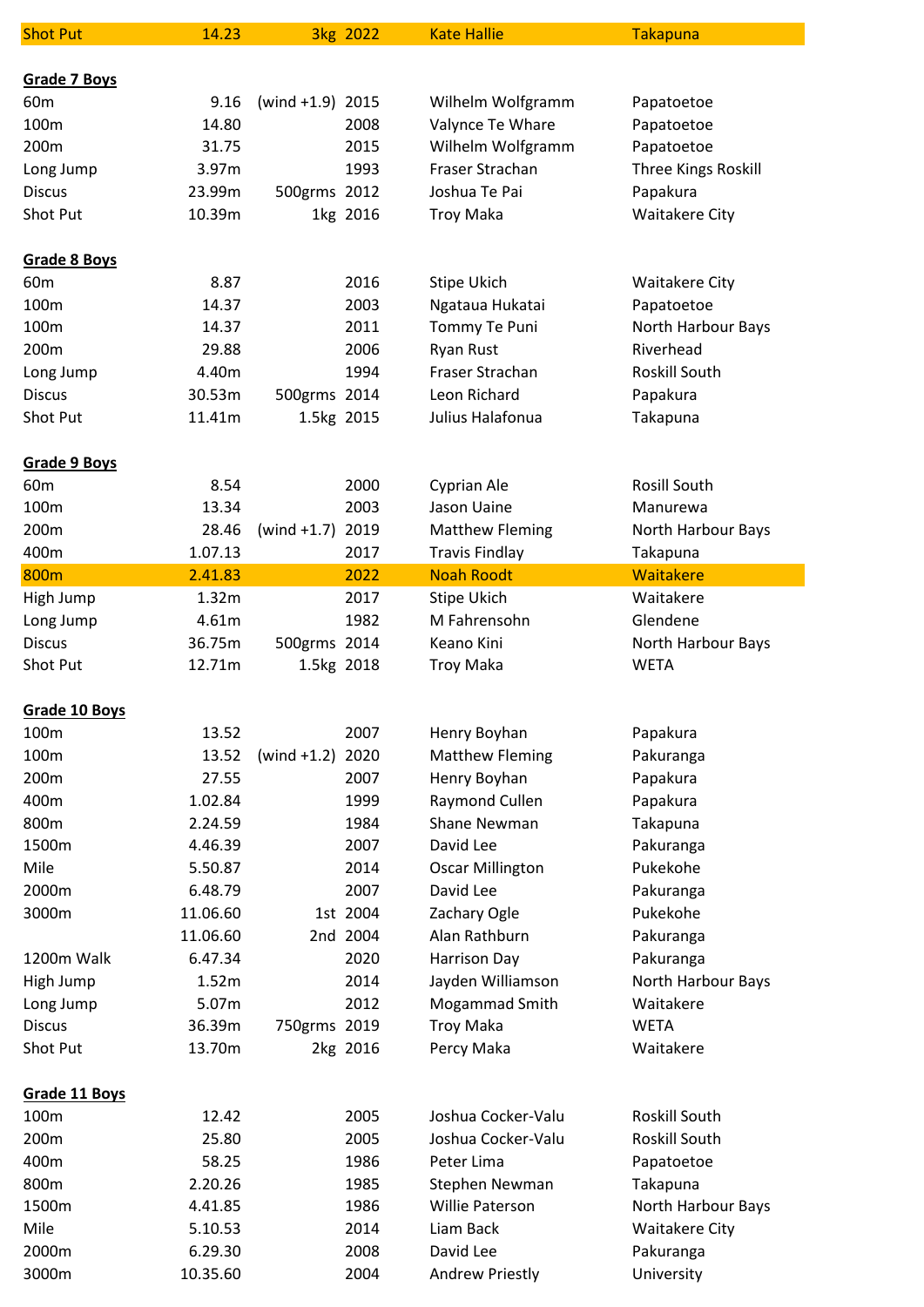| 1200m Walk    | 8.28.48  |                     | 2015      | Liam White             | <b>Waitakere City</b> |
|---------------|----------|---------------------|-----------|------------------------|-----------------------|
| 1200m Walk    | 7.24.89  |                     | HT 2018   | Quinn Gardiner-Hall    | Waiuku                |
| 1200m Walk    | 6.26.64  |                     | 2WJ 2021  | Harrison Day           | Pakuranga             |
| High Jump     | 1.62m    |                     | 2012      | James Moors            | North Harbour Bays    |
| Long Jump     | 5.31m    |                     | 1998      | <b>Richard Mataroa</b> | Papakura              |
| <b>Discus</b> | 50.89m   | 750kg 2020          |           | <b>Troy Maka</b>       | <b>WETA</b>           |
| Shot Put      | 13.26m   |                     | 2kg 2017  | Percy Maka             | <b>Waitakere City</b> |
| Grade 12 Boys |          |                     |           |                        |                       |
| 80m Hurdles   | 12.23    |                     | 2006      | <b>Thomas Spragg</b>   | Papakura              |
| 100m          | 11.98    |                     | 2006      | Joshua Cocker-Valu     | Rosill South          |
|               | 11.39    |                     | (MT) 2014 | Mogammad Smith         | <b>Waitakere City</b> |
| 200m          | 24.96    |                     | 2006      | Joshua Cocker-Valu     | Rosill South          |
|               | 24.59    |                     | (MT) 2014 | Mogammad Smith         | <b>Waitakere City</b> |
| 400m          | 54.53    |                     | 1987      | <b>Richard Haldane</b> | North Harbour Bays    |
| 800m          | 2.11.66  |                     | 1987      | Richard Haldane        | North Harbour Bays    |
| 1500m         | 4.24.24  |                     | 2021      | <b>Quinn Moss</b>      | Ellerslie             |
| Mile          | 5.02.26  |                     | 2014      | Matthew Conroy         | North Harbour Bays    |
| 3000m         | 9.44.11  |                     | 2009      | David Lee              | Pakuranga             |
| 1200m Walk    | 06:26.1  |                     | 2022      | <b>Harrison Day</b>    | Pakuranga             |
| High Jump     | 1.66m    |                     | 2008      | Kohi Midgley           | Torbay                |
| Long Jump     | 5.62m    |                     | 2011      | Niven Longopoa         | Hillsborough          |
| <b>Discus</b> | 49.78m   |                     | 1kg 2021  | <b>Troy Maka</b>       | <b>WETA</b>           |
| Shot Put      | 16.17m   |                     | 3kg 2021  | <b>Troy Maka</b>       | <b>WETA</b>           |
| Grade 13 Boys |          |                     |           |                        |                       |
| 80m Hurdles   | 11.50    |                     | 2012      | Niven Longopoa         | Hillsborough          |
| 100m          | 11.63    |                     | 1985      | A Tuala                | Papatoetoe            |
| 200m          | 22.83    | (wind $+0.2$ ) 2016 |           | Dominic Overend        | <b>Waitakere City</b> |
| 400m          | 54.14    |                     | 2017      | Daymon Shute           | <b>Waitakere City</b> |
| 800m          | 2.05.09  |                     | 1989      | M Sumpter              | Akl University        |
| 1500m         | 4.20.44  |                     | 2021      | Jack Erikson           | Pt Chevalier          |
| Mile          | 5.07.26  |                     | 2013      | Nicholas Burke         | Pakuranga             |
| 3000m         | 09:29.8  |                     | 2022      | <b>Quinn Moss</b>      | <b>Ellerslie</b>      |
| 1600m Walk    | 8.35.23  |                     | 2020      | Quinn Gardiner-Hall    | Waiuku                |
| 1600m Walk    | 8.26.62  |                     | 2WJ 2021  | <b>Richie Trathen</b>  | Pakuranga             |
| High Jump     | 1.83m    |                     | 2017      | Jayden Williamson      | North Harbour Bays    |
| Long Jump     | 6.46m    |                     | 2016      | Dominic Overend        | <b>Waitakere City</b> |
| <b>Discus</b> | 58.86m   |                     | 1kg 2019  | Percy Maka             | <b>WETA</b>           |
| Shot Put      | 15.72m   |                     | 4kg 2008  | Jacko Gill             | Takapuna              |
| Grade 14 Boys |          |                     |           |                        |                       |
| 100m Hurdles  | 14.11    | (wind $-1.1$ ) 2021 |           | JD Van Der Westhuizen  | North Harbour Bays    |
| 100m          | 11.24    | (wind $+0.8$ ) 2016 |           | Mogammad Smith         | <b>Waitakere City</b> |
| 200m          | 22.83    | (wind $+0.2$ ) 2016 |           | Mogammad Smith         | <b>Waitakere City</b> |
| 400m          | 52.03    |                     | 1994      | <b>B Halaholo</b>      | Rosill South          |
| 800m          | 1.59.09  |                     | (MT) 2014 | Flynn Palmer           | Pakuranga             |
|               | 2.02.57  |                     | 1989      | <b>B</b> Cooley        | Waitakere             |
| 1500m         | 4.13.87  |                     | 1987      | J Ardin                | Beachlands/Maraetai   |
| Mile          | 4.37.09  |                     | 2014      | Flynn Palmer           | Pakuranga             |
| 3000m         | 9.20.52  |                     | 2012      | Michael Dawson         | Hillsborough          |
| 2000m Walk    | 10.55.30 |                     | 2011      | Andrew Jackson         | Roskill South         |
| 2000m Walk    | 9.43.85  |                     | 2WJ 2021  | Quinn Gardiner-Hall    | Waiuku                |
| High Jump     | 1.98m    |                     | 2018      | Jayden Williamson      | North Harbour Bays    |
| Long Jump     | 6.72m    |                     | 2002      | Jordan Vandermade      | Roskill South         |
| <b>Discus</b> | 56.52m   | 1.125kg 2020        |           | Percy Maka             | <b>WETA</b>           |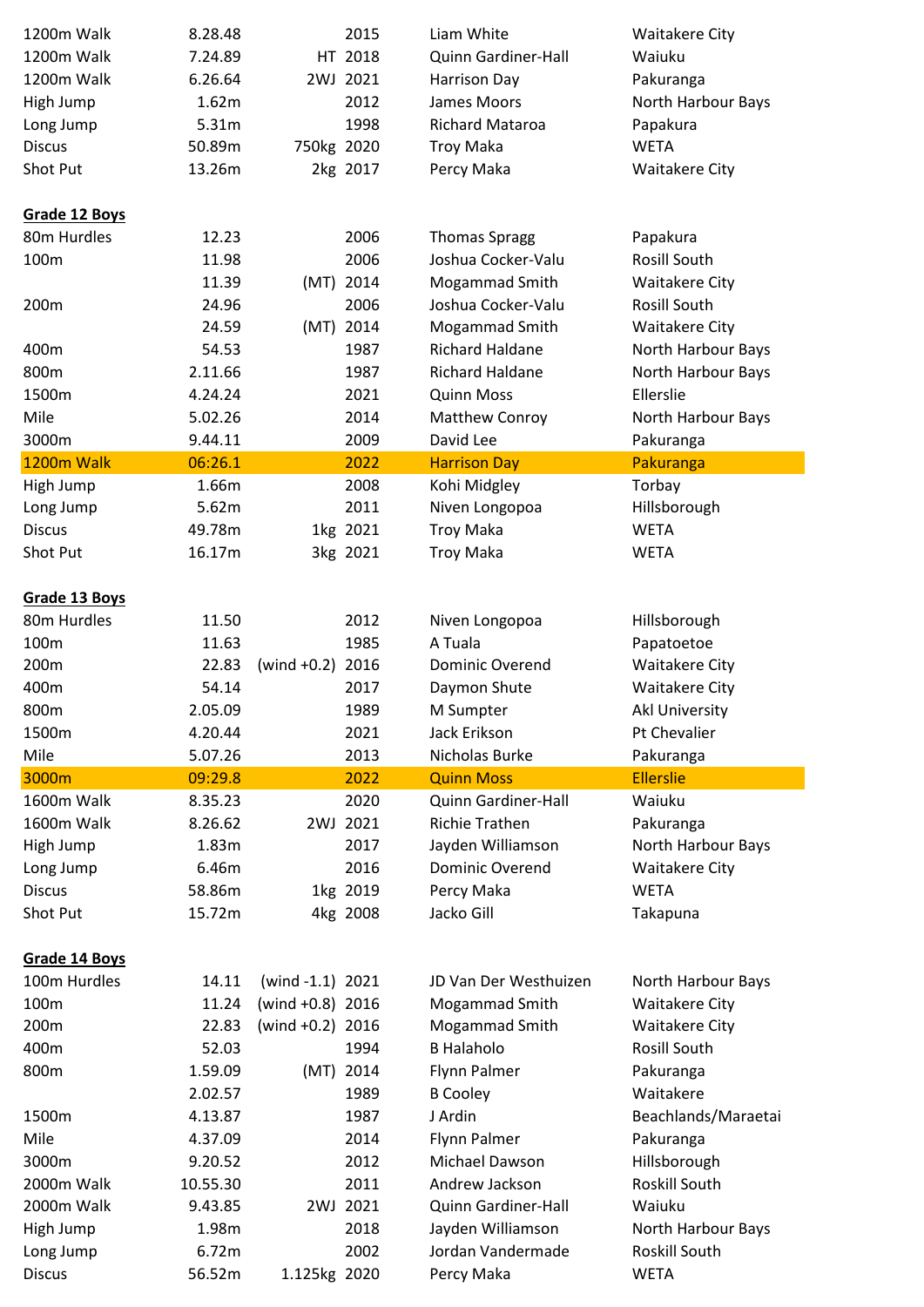Shot Put 17.15m 5kg 2009 Jacko Gill Takapuna